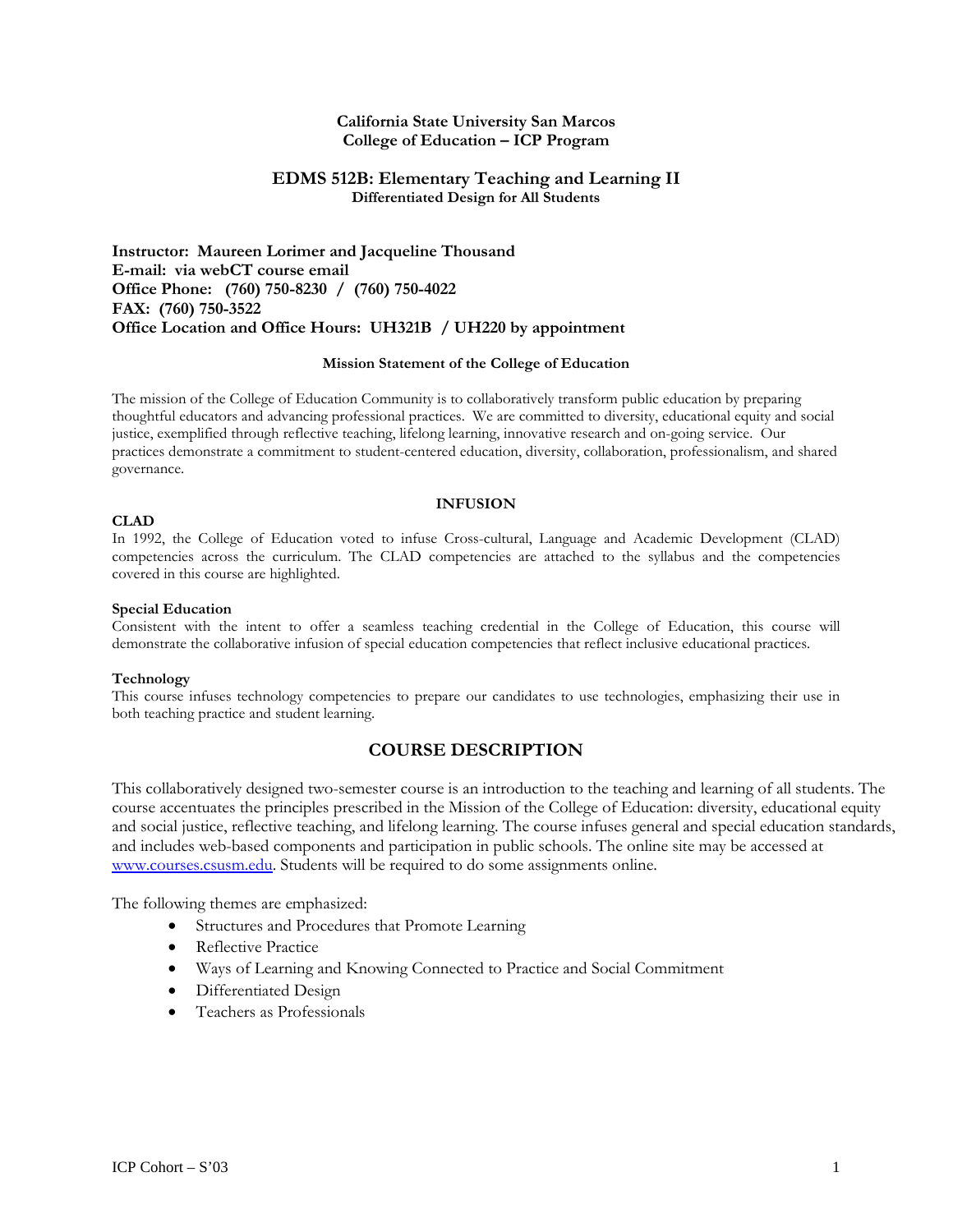## **REQUIRED TEXTS AND WEBSITES**

- 1. Choate, J. S. (2000). *Successful inclusive teaching: (3rd ed.).* Needham Heights, MA: Allyn and Bacon.
- 2. Custom Reader
- 3. [http://courses.csusm.edu](http://courses.csusm.edu/)
- 4. Villa, R. and Thousand, J. (1995). *Creating an inclusive school*. Alexandria, VA: Association for Supervision and Curriculum Development.

## **CALIFORNIA STANDARDS FOR THE TEACHING PROFESSION**

- $\triangleright$  Engaging and supporting all students in learning
- $\triangleright$  Creating and maintaining effective environments for student learning
- Understanding and organizing subject matter for student learning
- Planning instruction and designing learning experiences for all learners
- $\triangleright$  Assessing student learning
- $\triangleright$  Developing as a professional educator

# **TEACHING PERFORMANCE EXPECTATIONS**

- A. Making Subject Matter Comprehensible To Students
	- TPE 1: Specific Pedagogical Skills for Subject Matter Instruction<br>TPE 1A: Subject-Specific Pedagogical Skills for Multiple Subject T
	- Subject-Specific Pedagogical Skills for Multiple Subject Teaching Assignments
- B: Assessing Student Learning<br>TPE 2: Monitoring Stu
	- TPE 2: Monitoring Student Learning During Instruction<br>TPE 3: Interpretation and Use of Assessments
	- Interpretation and Use of Assessments
- C: Engaging and Supporting Students in Learning
	- TPE 4: Making Content Accessible
	- TPE 5: Student Engagement
	- TPE 6: Developmentally Appropriate Teaching Practices
	- TPE 6A: Developmentally Appropriate Teaching Practices K-3
	- TPE 6B: Developmentally Appropriate Teaching Practices 4-8<br>TPE 6D Developmentally Appropriate Teaching Practices for
	- Developmentally Appropriate Teaching Practices for Special Education: Teaching the Special Education Population in the General Education Environment
	- TPE 7: Teaching English Learners
- D: Planning Instruction and Designing Learning Experiences for Students TPE 8: Learning about Students<br>
TPE 9: Instructional Planning **Instructional Planning**
- E: Creating and Maintaining Effective Environments for Student Learning
	- TPE 10: Instructional Time
	- TPE 11: Social Environment
- F: Developing As A Professional Educator
	- TPE 12: Professional, Legal, and Ethical Obligations
	- TPE 13: Professional Growth
	- TPE 14: Technology in Teaching and Learning
	- TPE 15: Social Justice and Equity
	- TPE 16: Bilteracy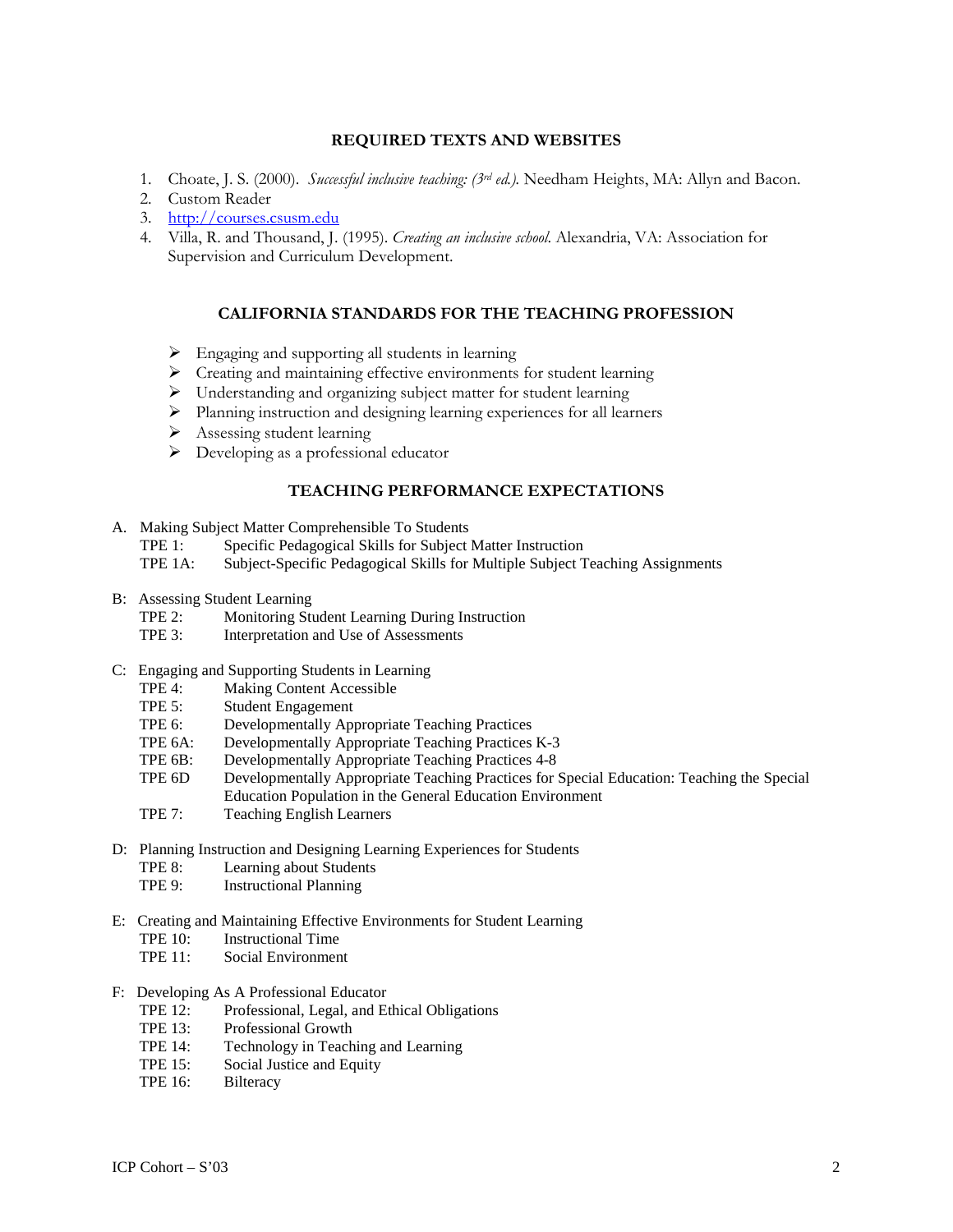# **COE ATTENDANCE POLICY**

Due to the dynamic and interactive nature of courses in the College of Education, all students are expected to attend all classes and participate actively. At a minimum, students must attend more than 80% of class time, or s/he **may not receive a passing grade** for the course at the discretion of the instructor. Individual instructors may adopt more stringent attendance requirements. Should the student have extenuating circumstances, s/he should contact the instructor as soon as possible

# **Expectations**

- $\triangleright$  Students must come to class prepared to discuss required readings, submit required assignments, and participate in class activities. Teacher education is a professional preparation program, and students will be expected to adhere to standards of dependability, confidentiality, and writing achievement.
- $\triangleright$  Attend all class sessions, be on time, stay for the entire session, and contact the instructor and your class partner when you must miss all or part of class.
- Word-process and keep copies of all written work.
- Complete and hand in all assignments on the given due dates for full credit. If you have extraordinary circumstances that impact completion of your assignments, please notify the instructor. Grades on assignments will be lowered by 10% for each day the assignment is late. After one week, the assignment will not be accepted.
- $\triangleright$  Read and understand the university policy on plagiarism.
- $\triangleright$  Students must participate in class discussions and group activities, and demonstrate positive interpersonal skills with classmates and guests.
- $\triangleright$  If you miss two class sessions, or are late (or leave early) for more than three sessions, you cannot receive a grade of A. If you miss three class sessions, you cannot receive a grade of B.
- $\triangleright$  To receive a teaching credential from the state of California you must maintain a B average (3.0 GPA), with all grades at a C+ or better, in your teacher education course

## **Assignments**

| Specific criteria for all assignments will be provided.<br>Attendance and Reading Summary Responses (TPE's 12, 13) |           |               |   | 45 pts.      |
|--------------------------------------------------------------------------------------------------------------------|-----------|---------------|---|--------------|
| Case Study Write Up (TPE's 1,2,4,6,9,10,14,15)                                                                     |           |               |   | $15$ pts.    |
| Philosophy Action Plan (TPE's 12, 13)                                                                              |           |               |   | $15$ pts.    |
| Personal Credo (TPE's 12, 13)                                                                                      |           | $15$ pts.     |   |              |
| SST In-Class Presentation (TPE 1-13, $\mathcal{Q}$ 15)                                                             |           |               |   | $15$ pts.    |
| Unit Plan (TPE 3,4, 5, 6, 7, 8, 9, 10, 11)                                                                         |           |               |   | $20$ pts.    |
| WebCT Discussion (TPE 1-16)                                                                                        | $15$ pts. |               |   |              |
| IEP In-Class Presentation (TPE's 1-13, &15)                                                                        |           | $15$ pts.     |   |              |
| IEP Questions 4 $\omega$ 5pts. (TPE's 1-13 $\dot{\varnothing}$ 15)                                                 | $20$ pts. |               |   |              |
| Portfolio $(TPE's 1-16)$                                                                                           |           |               |   | 25 pts       |
| <b>Grading Scale:</b>                                                                                              |           |               |   |              |
| $100\% - 90\%$<br>A                                                                                                | C         | $79\% - 70\%$ | F | below $59\%$ |
| B<br>$89\% - 80\%$                                                                                                 | D         | $69\% - 60\%$ |   |              |